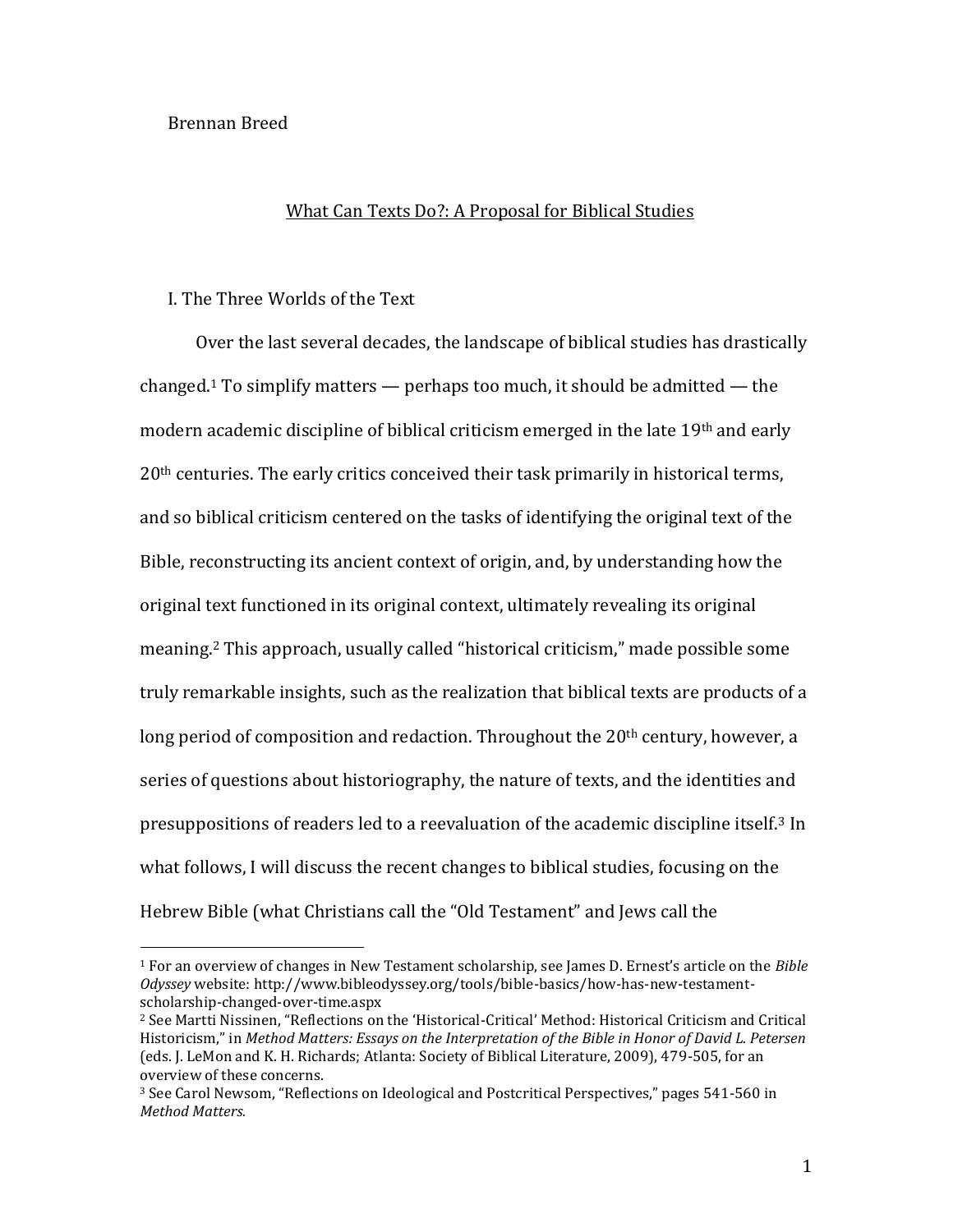"Tanakh").<sup>4</sup>

l

Recently, many biblical scholars have used Paul Ricouer's model of the "three worlds of the text" to help think about these wide-ranging changes.<sup>5</sup> Ricoeur suggested that one might conceive of textual studies as inquiries into three different worlds: (1) the world behind the text, (2) the world in the text, and (3) the world in front of the text.<sup>6</sup> The world behind the text refers to the historical context of the text's production and the historical events or milieu to which it refers. In other words, if one asks, "Are the books of Samuel reliable accounts of King David's reign?" then one is asking about the history to which the text ostensibly refers, which Ricouer called the world behind the text.<sup>7</sup> The world in the text refers to the text as a literary object that creates its own rhetorical, artistic reality.<sup>8</sup> For example, if one asks about the characterization of David in the books of Samuel, or about the plot of the David narrative, or the themes developed in the text, then one is asking about the world in the text. And finally, if one asks about the readers of biblical texts, or about the contexts in which these texts were copied or translated, or even about the ethical or theological implications of biblical texts for the modern world, then

<sup>4</sup> See the list of canons on the *Bible Odyssey* site: http://www.bibleodyssey.org/tools/biblebasics/three-biblical-canons.aspx

<sup>5</sup> See, for example, Luke Timothy Johnson, "Literary Criticism of Luke-Acts: Is Reception-History Pertinent?," *JSNT* 28 (2005): 159.

<sup>6</sup> Paul Ricoeur, *Interpretation Theory: Discourse and the Surplus of Meaning* (Fort Worth: Texas Christian University, 1976), 87-94.

<sup>7</sup> See Carol Meyers' discussion of the relationship between the Bible and history on the *Bible Odyssey*  website: http://www.bibleodyssey.org/tools/bible-basics/does-the-bible-relate-to-historymeyers.aspx

<sup>&</sup>lt;sup>8</sup> For a more thorough discussion, see my article on Literary Criticism from the Society of Biblical Literature's "Teaching the Bible" site: http://www.sblsite.org/assets/pdfs/TBReadingGlasses\_BB.pdf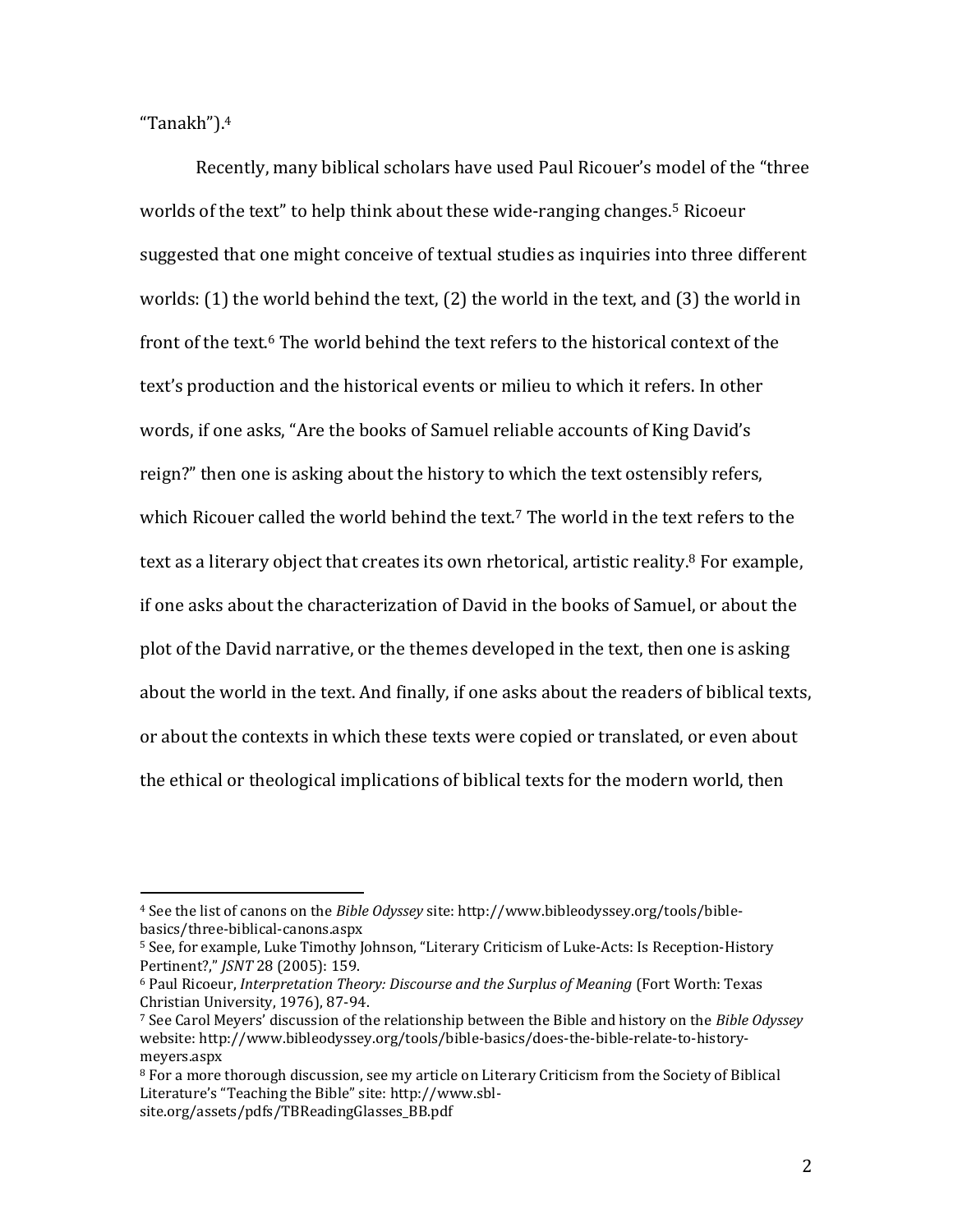one is inquiring about the world in front of the text.<sup>9</sup>

### II. The World Behind the Text

 $\overline{a}$ 

Before the 1970s, almost all critical biblical scholars focused on the world behind the text. According to John Barton, historical-critical scholars "ask questions about the origins and development of the text, the intentions of its author or authors and its connection with other, similar [ancient] texts."<sup>10</sup> According to Barton, however, historical criticism is "now under a cloud," since there has been a "'paradigm shift' away from historical methods," and many current scholars are "not concerned with the historical context and meaning of texts."<sup>11</sup> More recent approaches, according to many biblical scholars, have shifted to asking about the "world in front of the text" because of their interests in "feminist criticism, rhetorical criticism, postcolonial/liberationist criticism, and several other methodologies."<sup>12</sup> Since feminist scholars, for example, seem to be asking questions about the gendered identity of modern readers, some scholars imagine that they must be focusing on the world in front of the text, as opposed to the primarily historical questions asked by traditional historical critics.

This line of thought, however, is extremely problematic. Feminist biblical

<sup>9</sup> For a brief discussion of the role of the reader in modern biblical scholarship, see Marc Zvi Brettler's article on the *Bible Odyssey* website: http://www.bibleodyssey.org/tools/bible-basics/what-rolehas-faith-played-in-scholars-reading-of-the-bible.aspx

<sup>10</sup> John Barton, "Historical-Critical Approaches," in *The Cambridge Companion to Biblical Interpretation* (ed. J. Barton; Cambridge: Cambridge University Press, 1998), 14.

<sup>&</sup>lt;sup>11</sup> Barton, "Historical-Critical Approaches," 9. Note that many scholars rightly argue that this is an overstatement, as historical critical concerns are still commonplace in the field. See David J. Clines, "Historical Criticism: Are Its Days Numbered?" *Teologinen aikakauskirja* 6:542-58, and Martti Nissinen, "Reflections on Historical Criticism," cited above.

<sup>12</sup> Thomas Dozeman, "Preface," in *Methods for Exodus* (ed. T. Dozeman; New York: Cambridge University Press, 2010), xii.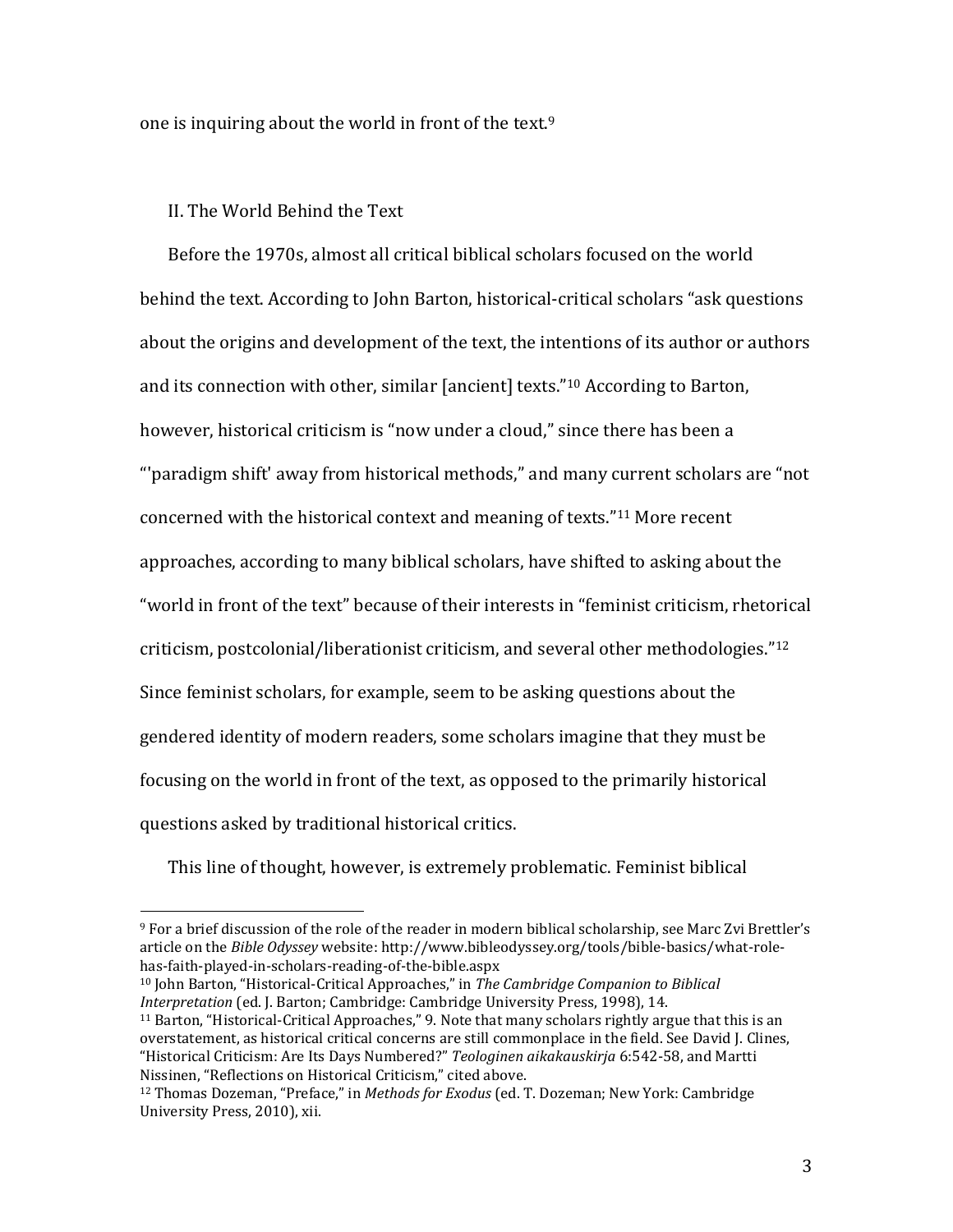criticism is not entirely, or even primarily, a shift in focus from the worlds behind and in the text to the identity of the reader in front of the text. Rather, the diverse scholars and textual studies that might be loosely gathered under the label "feminist" would be more accurately characterized by a continuing interest in the ancient historical context as well as close readings of biblical texts. Feminist scholarship does often arrive at different conclusions than what some would call "normal," mainstream biblical scholarship — namely, the scholarship that has been produced predominately by Christian males of European descent over the past two centuries. <sup>13</sup> But this is because the particular concerns, commitments and identities of feminist interpreters led them to ask different questions of the ancient context and primary texts. There is no "feminist method" and there is no singular "feminist perspective" or identity, but merely an openness to attend to many different perspectives that have been ignored throughout the history of academic biblical scholarship. 14

For example, the discipline of biblical criticism has overwhelmingly read the troubling story of the rape of Dinah in Genesis 34 from the perspective of the male in a position of power, and much of the interpretive activity concerning this chapter has focused on either the lost honor of Jacob and his sons or on apologizing for

<sup>13</sup> See Sharon H. Rindge, "When Women Interpret the Bible," pages 1-10 in *Women's Bible Commentary, 3rd Edition* (ed. C. Newsom, S. Rindge, J. Lapsley; Louisville: Westminster John Knox, 2012).

<sup>14</sup> See Carol A. Newsom, "Women as Biblical Interpreters before the Twentieth Century," pages 11-26 in *Women's Bible Commentary, 3rd Edition* (ed. C. Newsom, S. Rindge, J. Lapsley; Louisville: Westminster John Knox, 2012).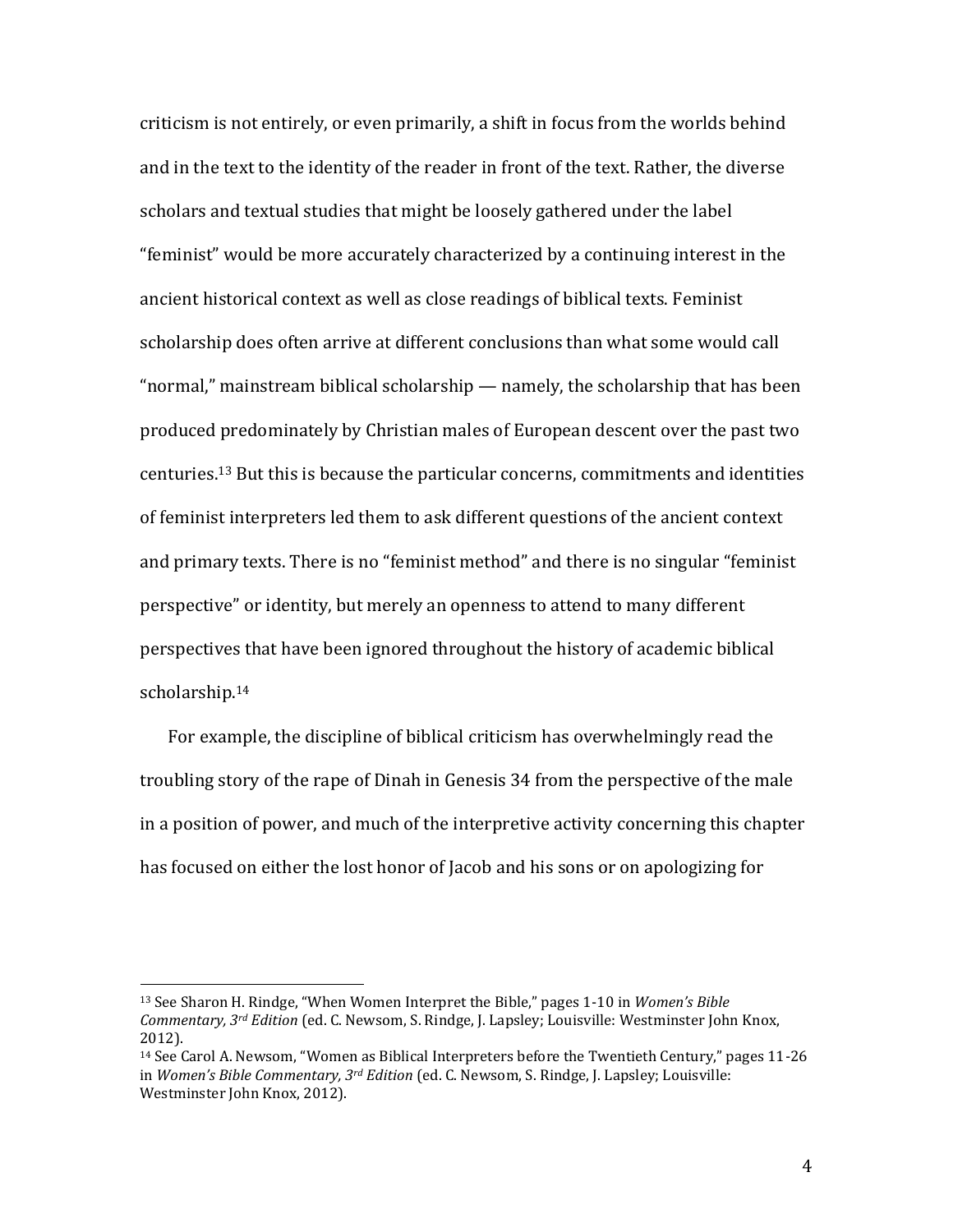Shechem's behavior. <sup>15</sup> Feminist scholars who read this text in light of questions concerning the power dynamics associated with gender asked new questions: what happens to Dinah in this text? Why does the narrator not discuss what Dinah wants to happen?<sup>16</sup>

Of course, the predominately white, male biblical scholars who were focusing on men in biblical texts were indeed accurately reconstructing something quite real about the ancient context. Namely, all of the cultures of the ancient Near East enacted hierarchies of gender that regarded women, as well as people such as eunuchs that did not fit comfortably within the binary categories of male/female, as something less than a full, normal human, imaged as a male (cf. Deut 23:1). But at the same time, the ancient context also included women and eunuchs, who were in actuality full human beings with minds of their own that are not represented in the majority of ancient Near Eastern texts. It is also intriguing that many feminist scholars of the ancient Near East have discovered that, in practice, gender dynamics in the world behind the text are not always so simple as they might seem — women did indeed conduct business, own property, run households and even communities, including nations.<sup>17</sup> Every ancient context, in other words, included multiple perspectives, some of which are recovered when one attends to dynamics of gender

l

<sup>15</sup> See Suzanne Scholz, "Through Whose Eyes? A 'Right' Reading of Genesis 34," pages 150-171 in *A Feminist Companion to Genesis* (ed. A. Brynner; Sheffield: Sheffield Academic Press, 1998).

<sup>16</sup> See, for example, Danna Nolan Fewell and David M. Gunn, "Tipping the Balance: Sternberg's Reader and the Rape of Dinah," *Journal of Biblical Literature* 110 (1991): 191-211.

<sup>17</sup> See, for example, Christine Roy Yoder, *Wisdom as a Woman of Substance: A Socioeconomic Reading of Proverbs 1-9 and 31:10-31* (Berlin: Walter de Gruyter, 2001)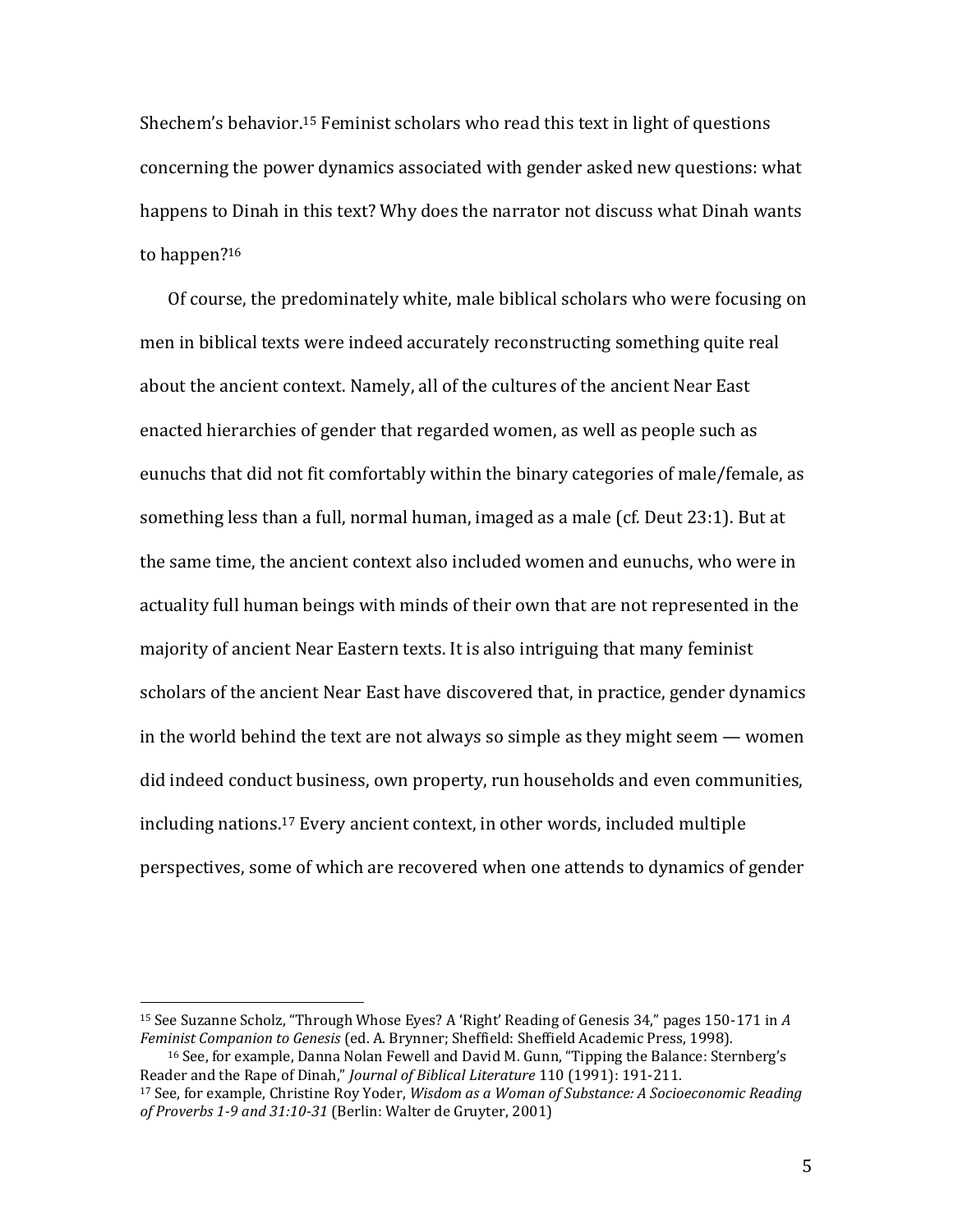and differences of power while reading ancient texts. <sup>18</sup> The recent changes in biblical scholarship are, in many ways, perspectival shifts having to do with the identity of the reader, but they are at the exact same time rediscoveries of elements that are in fact in the text and have always been a part of the historical context for the text. And what is true of gender is also true of many other perspectives including concern for the functions of ethnicity, class, ideology, empire, and disability, to name only a few, in the text and its ancient context. The "world in front of the text" always informs the way one attempts to reconstruct the world behind the text and understand the text itself — and this is, and has always been, true of all biblical interpreters.

### III. The World in the Text

 $\overline{a}$ 

James Muilenburg's 1968 presidential address to the Society of Biblical Literature catalyzed an interest in what the New Criticism had called "the text itself."<sup>19</sup> Rather than reading and dissecting biblical texts primarily to find information about the ancient genres and historical milieus in which the texts were formed, Muilenburg asked biblical critics to pay close attention to how particular biblical texts functioned as works of literature. What structural patterns, literary devices, and stylistic idiosyncrasies might one find in each text if they are read as unique compositions? Reading the Psalms, for example, as poems rather than sources for historical knowledge would produce a new realm of scholarly

<sup>18</sup> See Carol A. Newsom, "Woman and the Discourse of Patriarchal Wisdom: A Study of Proverbs 1–9," pages 43-57 in *Gender and Difference in Ancient Israel* (ed. Peggy L. Day; Minneapolis: Fortress, 1989).

<sup>19</sup> James A. Muilenburg, "Form Criticism and Beyond," *JBL* 88 (1969): 1-18.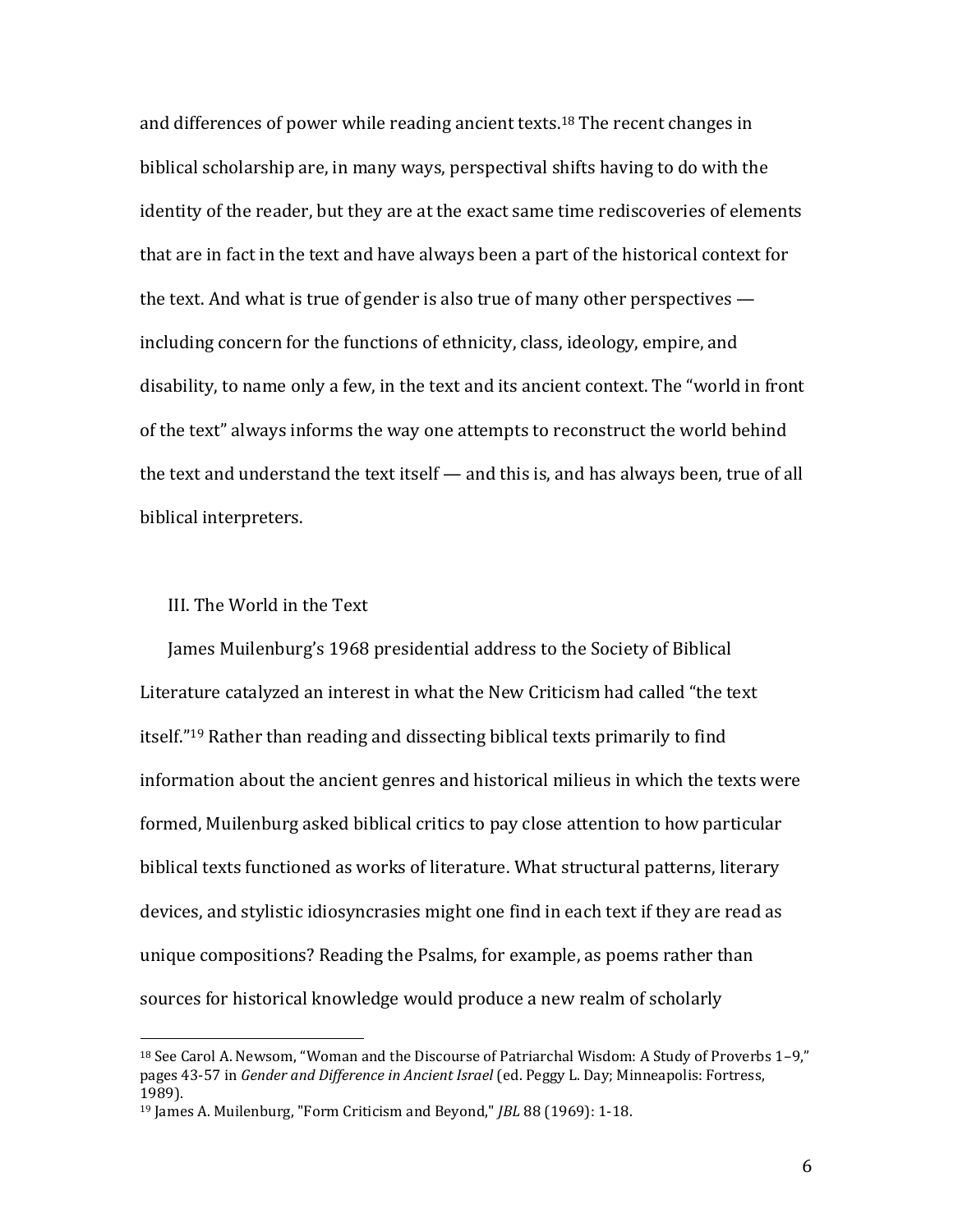knowledge. In the wake of Muilenburg's "rhetorical" criticism, interest in narratology and structuralist criticism gained ground in biblical studies. <sup>20</sup> In religious communities, this "return to the text" allowed for a new way of understanding the connection between theology and the biblical text. Biblical scholars had long located primary theological claims in the world behind the text, which often flatly contradicted the claims made by the text itself. Muilenburg's valorization of the text as the proper object of critical biblical scholarship also gave pretext for confessional scholars to focus on the world within the text — sometimes to the exclusion of the historical context.

Postcritical interpreters bracketed the questions and concerns of historicalcritical biblical scholarship, recovering pre-critical practices and forms of interpretation, such as typology and allegory, in the process.<sup>21</sup> Postliberal Christians such as Hans Frei, for example, understood the imaginative world produced by the text as the point of biblical literature, particularly when understood theologically as scripture.<sup>22</sup> Brevard Childs' canonical criticism proposed the "final form" of the Masoretic Text as a focal point of biblical criticism and theological reflection, but he also incorporated into his reflections earlier traditions that had been edited into the final form of the text.<sup>23</sup>

Alongside the sharp increase in scholarly interest in the "text itself," however,

<sup>20</sup> See, for example, Phyllis Trible, *Rhetorical Criticism: Context, Method and the Book of Jonah* (GBS; Minneapolis: Fortress, 1994).

<sup>21</sup> See Peter Ochs, *The Reutrn to Scripture in Judaism and Christianity: Essays in Postcritical Scriptural Interpretation* (New York: Paulist Press, 1993).

<sup>22</sup> Hans Frei, *The Eclipse of Biblical Narrative: A Study in Eighteenth and Nineteenth Century Hermeneutics* (New Haven and London: Yale University Press, 1974).

<sup>23</sup> See Brevard Childs, *Introduction to the Old Testament as Scripture* (Philadelphia: Fortress Press, 1979).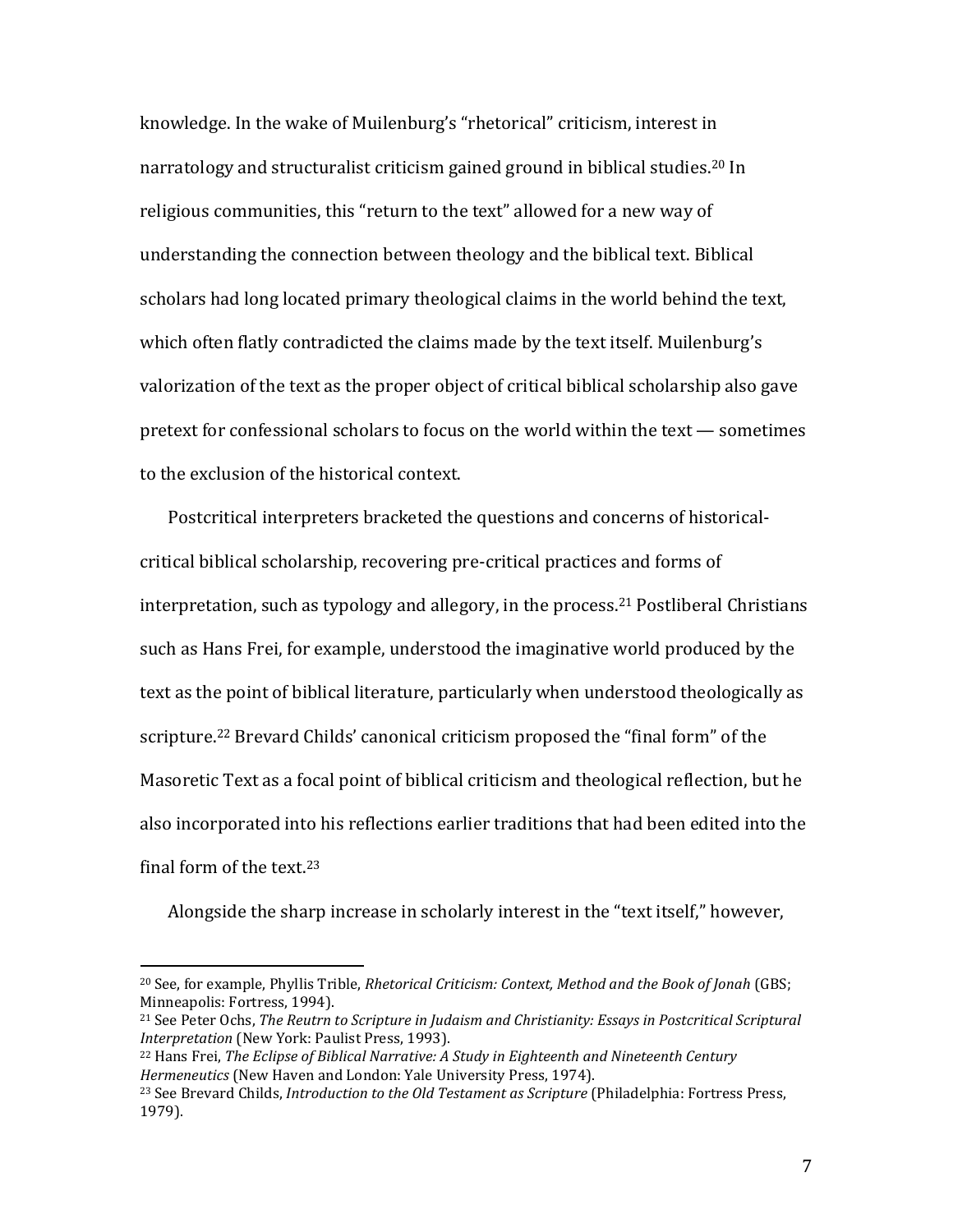there slowly grew a consensus about the importance of — and great challenge posed by — the Dead Sea scrolls. Among the thousands of scrolls dating from the 3<sup>rd</sup> century BCE to the 1<sup>st</sup> century CE discovered at Qumran, a religious settlement near the Dead Sea, many hundreds contain some version of texts that would, in later centuries, be included in various biblical canons.<sup>24</sup> While many of these texts belong to the Masoretic Text, a version of the Hebrew Bible that Jewish and Catholic as well as Protestant Christians consider authoritative, many others belong to a number of different versions that disagree with the Masoretic Text. Until the discovery of the Dead Sea scrolls, scholars had assumed that the varying versions of biblical books in the ancient Greek translation of the Hebrew Bible, often called "the Septuagint," were simply later redactions or even corrupted texts. But in the midst of the Dead Sea scrolls, scholars found Hebrew texts that agreed with the Septuagint against the Masoretic Version, as well as Hebrew texts that exhibited an early version of the Samaritan Pentateuch (a version of the Torah previously thought to have been quite late and peculiar to the Samaritan community itself).<sup>25</sup> There were also other editions of biblical texts that disagreed with all other known versions. For example, the book of Jeremiah exists in a Masoretic version that is one-fifth longer than the Septuagint counterpart, and Hebrew versions of that shorter version of Jeremiah have been recovered at Qumran. The Qumran community did not seem to sort these scrolls into categories that conformed to any later textual or canonical categories, suggesting that they all functioned in some way as scriptural. Moreover, there are

l

<sup>24</sup> See the article on the Qumran community on the *Bible Odyssey* website:

http://www.bibleodyssey.org/places/related-articles/dead-sea-scrolls-community.aspx 25 See the articles by Emanuel Tov and Robert T. Anderson in *The Samaritans* (ed. A. Crown; Tübingen: Mohr Siebeck, 1989.).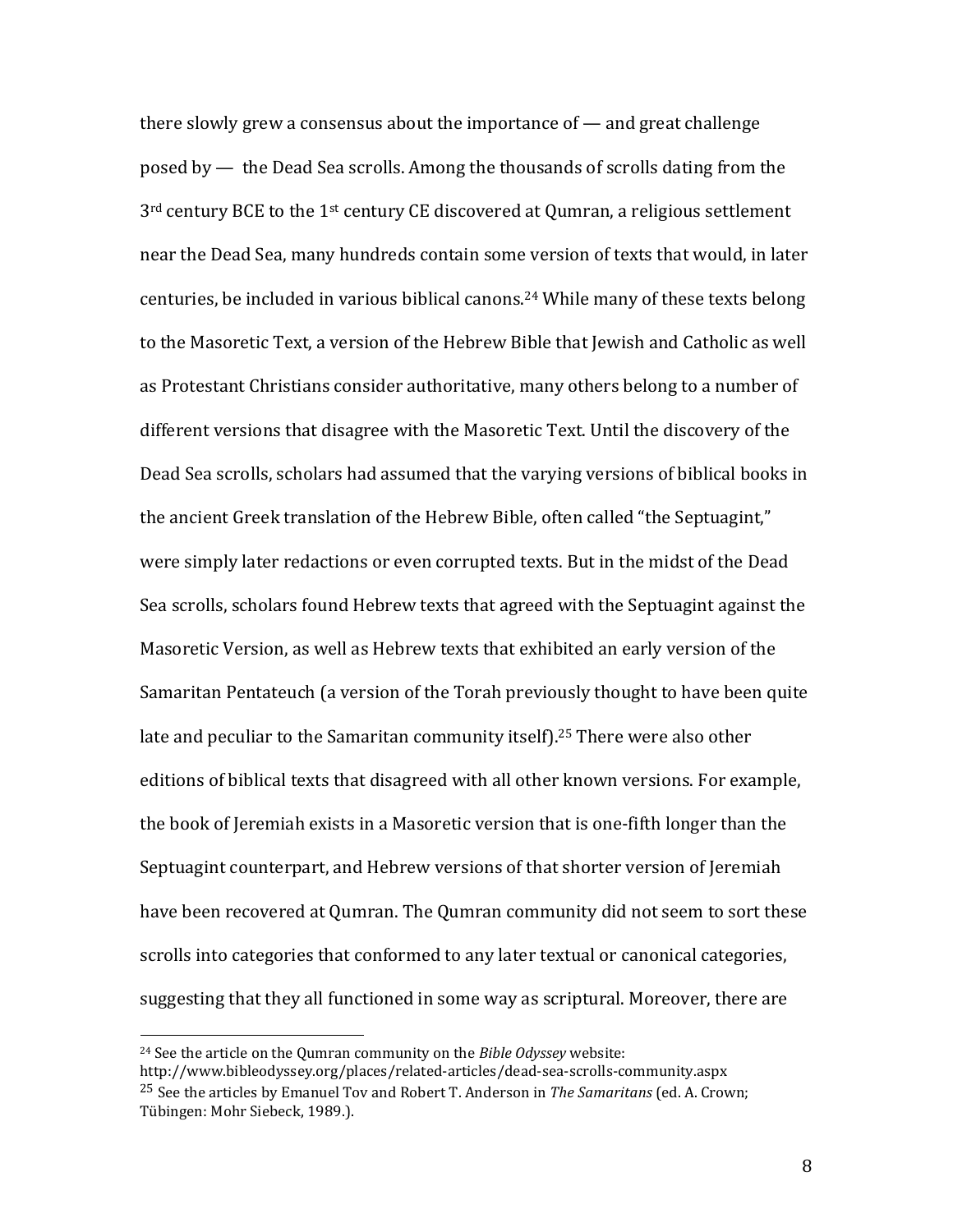many other books included in the Dead Sea Scrolls, such as *1 Enoch,* that seemed to function scripturally in Second Temple Judaism.<sup>26</sup> In other words, there was a pluriformity of the scriptures during the Second Temple period, and this did not apparently seem to bother or embarrass these sectarians who were zealous about their religion.<sup>27</sup>

The full impact of the Dead Sea scrolls has not been felt in the field of biblical scholarship, let alone outside it. We face many new questions about the "text itself" that are produced by recent inquiry into the world behind the text. What is an "original text" if there were already multiple versions of ancient texts that coexisted before there was a concept of a biblical canon? How could one decide which version is better than another if they are both ancient, both accepted as important by Second Temple Jewish communities, both witnesses to something real in the original context? What is an original context if there is no singular original text? And what consequences does this question pose for the perceived scholarly task of putting texts back into their ancient contexts?

These questions raise significant problems for any scholar who wishes to ignore questions of the world behind the text and simply focus on the text itself – because, simply put, they indicate that there is no "text itself." There are multiple, irreducibly different versions of the texts as far back as we can discover. Particular communities of faith, of course, have their commitments to particular canons and particular versions of texts. Now we know, however, that at the dawn of both Christianity and

<sup>26</sup> See the article on the "other" Bible at Qumran by Sidnie White Crawford:

http://www.bibleodyssey.org/places/related-articles/other-bible-from-qumran.aspx <sup>27</sup> See Eugene Ulrich, *The Dead Sea Scrolls and the Origins of the Bible* (Grand Rapids: Eerdmans, 1999).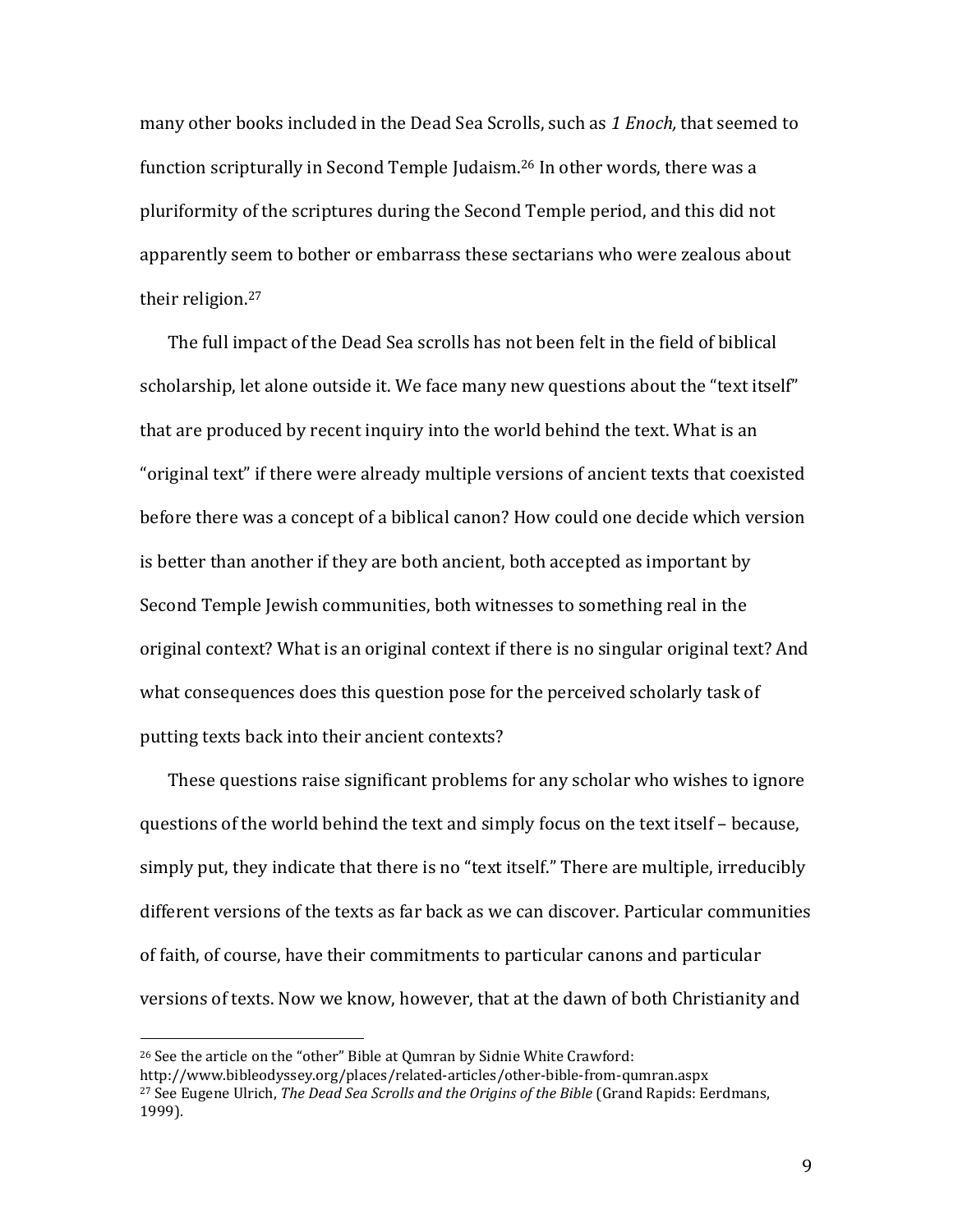Judaism there was not a pristine text, but rather a general acceptance of pluriformity. Canonical and versional preferences are later developments. Thus, the "text itself" is not simply one version of a text; rather, the text itself is the totality of the various forms that a text has taken. Analyzing the text itself would then be the process of studying the various forms that a text has taken — without building a hierarchy of those forms. Of course, one may decide to read the form of the text authorized by a particular community, such as the Masoretic Text for Protestant Christians. Yet this seems not an exercise in reading the text itself so much as it is a turn to the identity of the reader — which brings us to the third world of the text.

# IV. The World in front of the Text

 $\overline{a}$ 

In 1967, Roland Barthes famously declared the "death of the author" and the simultaneous "birth of the reader." Barthes was not suggesting that any particular author had died, but rather that scholars of literature had begun to doubt the authority of the author's intentions in the determination of the true and unique meaning of that author's work.<sup>28</sup> If authors could no longer tell all readers what to think of their works, then, Barthes reasoned, readers would find the freedom to posit their own ideas about what texts might mean — which would truly be reading, as opposed to reassembling an author's intentions. Many literary scholars, including a small number of biblical scholars, began to think more about how individual readers and reading communities construct their own meanings with texts, regardless of the meaning those texts might have held in their original contexts.

10

<sup>28</sup> Roland Barthes, "The Death of the Author," pages 142-148 in *Image-Music-Text* (trans. S. Heath; New York: Hill and Wang, 1977).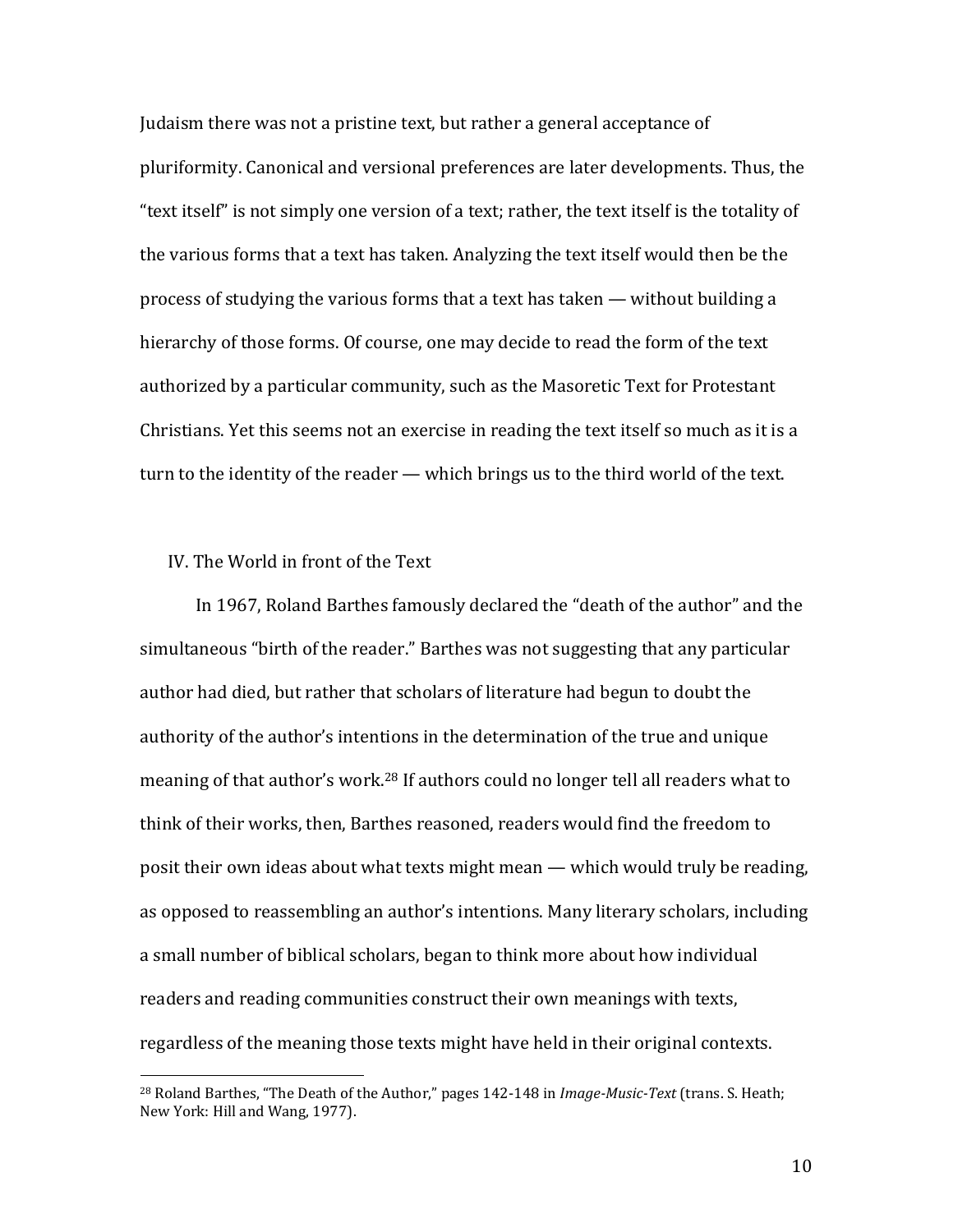Some reader-oriented scholars have worked within the "reader response" paradigm, in which a critic either theorizes a potential reader or studies the responses of particular readers to a text.<sup>29</sup> Other scholars have focused on tracing the histories of interactions with a particular text across different communities and through time; this approach is usually called "reception history."<sup>30</sup> Recently, Timothy Beal has developed a "cultural history" approach that focuses on the particular ways that biblical texts are (re)produced within a particular culture, instead of focusing on the text's meanings or uses across cultures.<sup>31</sup> All of these approaches share an interest in the particular positions of readers and users of texts, and the ways in which differences in context create different potential meanings and effects for the same text over time.

A problematic assumption often undergirds all of these approaches, as well, however. They posit a divide between the original context of the original text which supposedly holds an original meaning, or perhaps several original meanings — and later contexts, later readers, and later meanings. Reception history, in particular, seems to organize itself as a field of scholars interested in studying the text after it leaves its original context, which I have referred to as the world behind the text.<sup>32</sup>

<sup>29</sup> For an example of a focus on the potential reader, see Wolfgang Iser, *The Implied Reader*  (Baltimore: Johns Hopkins University Press, 1974); for an example of a survey of actual responses, see Stanley Fish, *Surprised by Sin: The Reader in Paradise Lost* (Cambridge: Harvard University Press, 1967).

<sup>30</sup> See B. Breed, *Nomadic Text: A Theory of Biblical Reception* (Bloomington: Indiana University Press, 2014).

<sup>31</sup> See Timothy Beal, "Beyond Reception History: Toward the Cultural History of Scriptures," *Biblical Interpretation* 19 (2011): 357-72.

 $32$  As James Barr claims, reception history is the "history of the effects of writings rather than [their] origins," and thus it focuses on the period "after they were composed, after they were finalized."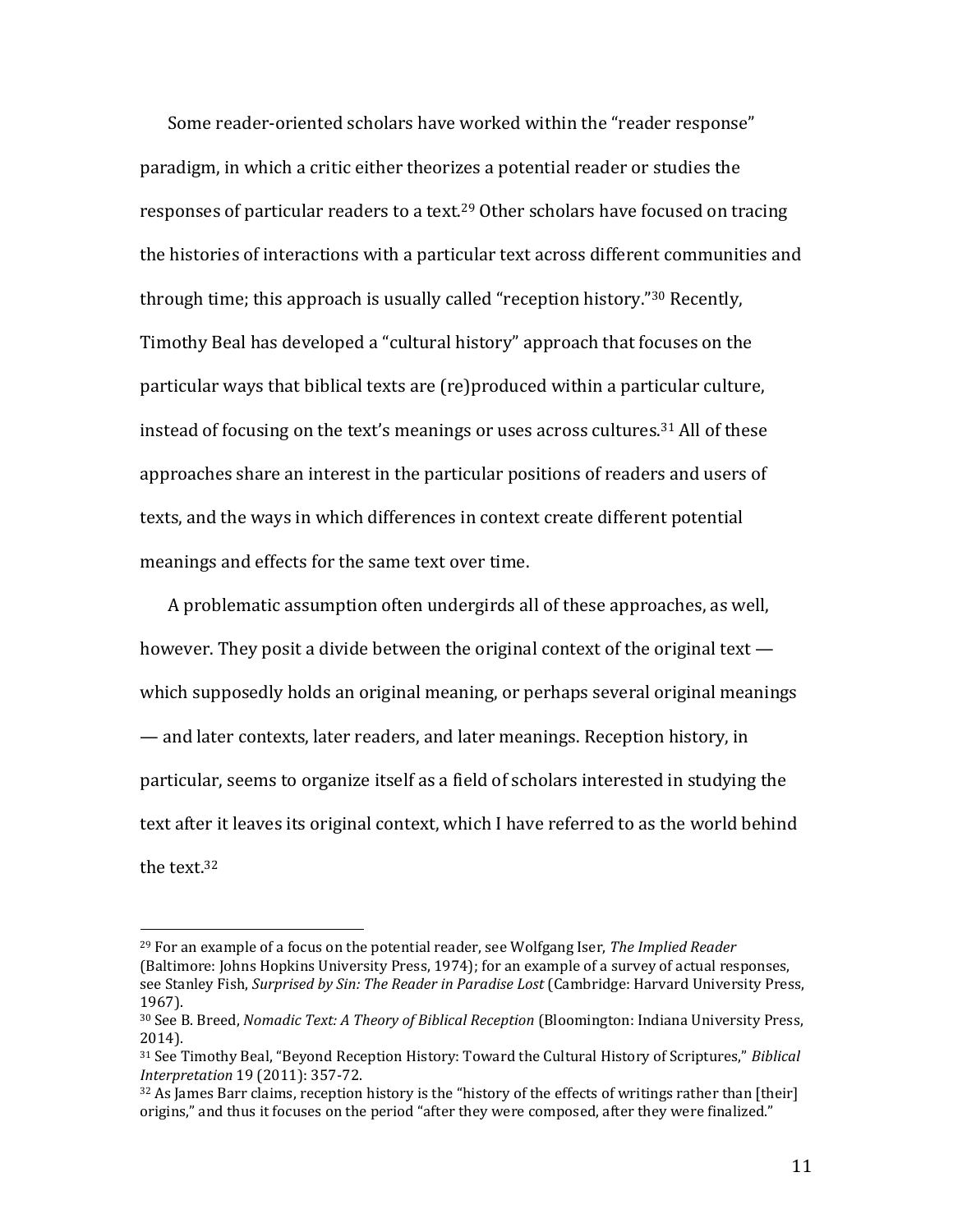Yet there is a significant issue with this assumption: namely, how does one discern the end of the original context and the beginning of a later context? As discussed above, there is no particularly compelling justification for choosing one text of the many discovered at Qumran to serve as an "original text." Moreover, we now know much — thanks to the work of historical-critical scholars — about the formation of the biblical text, and in particular its long history of authorship that stretches across centuries. Some biblical texts, such as the story of Noah in Genesis 6-9, draw on older traditions that stretch back to the origins of writing in Sumer, and also include several layers of ancient Jewish stories that show evidence of significant recomposition at several points in time.<sup>33</sup>

Who counts as the author of the Noah text? It is not clear that any of the several author-editors of the Noah story intended all of it in a univocal manner, as they all preserved and altered older materials for which they were not responsible. And where did this period of original composition end? At what point did editing suddenly become corruption? The Old Greek translator of the book of Job, for instance, edited down the text of the book to make it less tedious, especially in the Elihu section (chapters 32-37).<sup>34</sup> Why would this editorial action be considered secondary, but the addition of Daniel 7-12 to the pre-existent cycle of court stories

James Barr, *The Concept of Biblical Theology: An Old Testament Perspective* (Minneapolis: Augsburg Fortress, 1999), 447. See also John Barton, *Oracles of God* (Oxford: Oxford University, 2007), x. <sup>33</sup> See Christopher B. Hays' discussion of the re-use of Mesopotamian flood narratives in the biblical story of Noah: http://www.floodofnoah.com/#!ane-gilgamesh-flood-comparativ/c1jce <sup>34</sup> For background, see my article on texts and translations on the *Bible Odyssey* website: http://www.bibleodyssey.org/tools/bible-basics/what-are-the-earliest-versions-and-translationsof-the-bible.aspx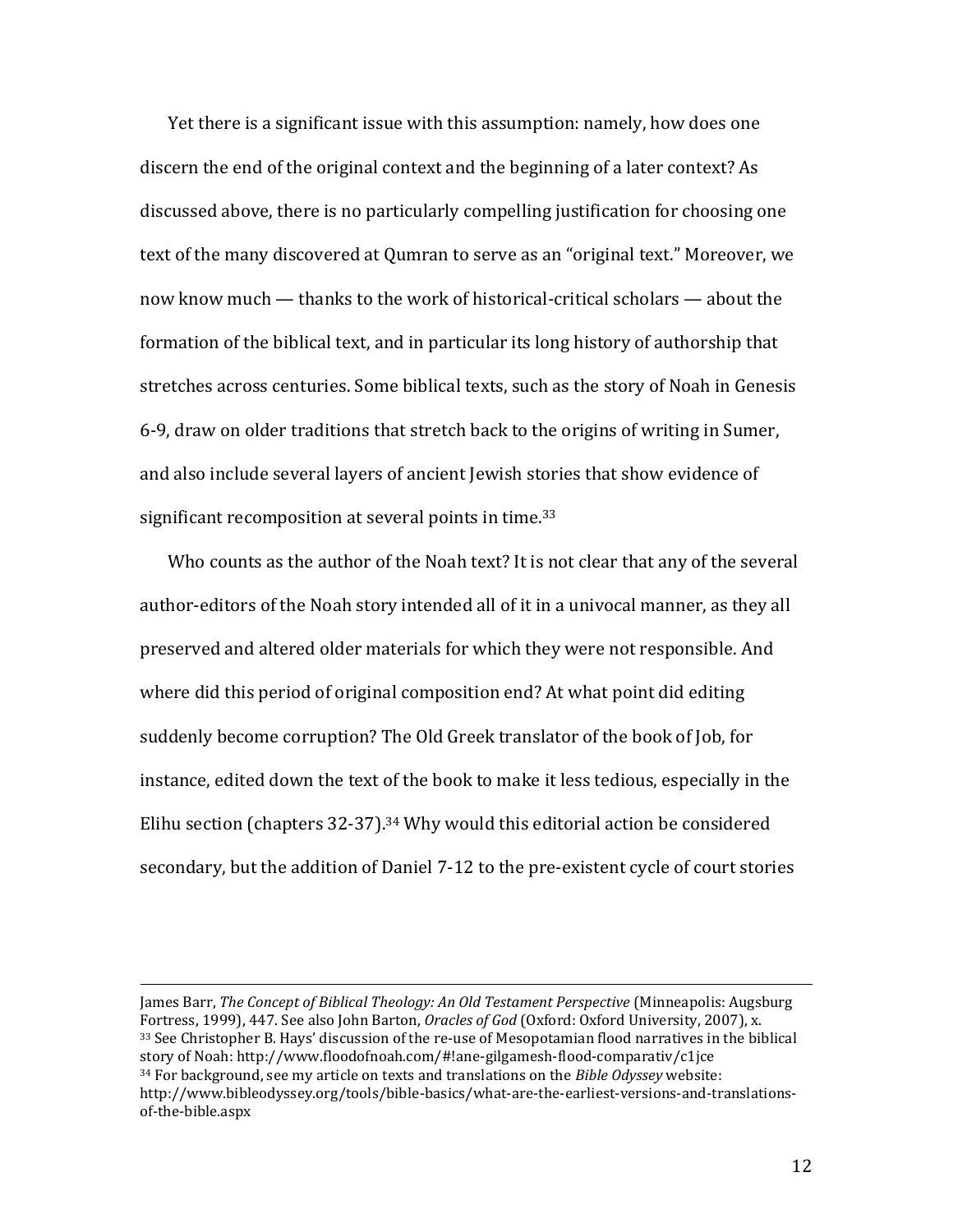in Daniel 2-6 is considered part of an original edition of Daniel? <sup>35</sup> And why would Daniel 7-12 be original, but Susanna and Bel and the Dragon be considered "later additions" that deserve to be relegated to the Apocrypha?<sup>36</sup>

### V. What Next?: A Proposal

l

Upon inspection, the divisions between original biblical texts/contexts/meanings and later texts/contexts/meanings are not objective, universal, or necessary. On the contrary, they are subjective, particular, and contingent. In other words, these boundaries function only within particular communities who have — after the fact — decided upon a particular boundary between "original" and "later" with respect to biblical texts. Where, then, does the world behind the text end? Are not modern critical editions and translations continuing to reproduce — and thus alter in some way — the text itself, thus extending the world behind the text to include even us here today (cf. Deut 5:3)? As some scholars have ventured: it is reception history all the way down.<sup>37</sup>

The three worlds of the text, then, are a helpful heuristic device for organizing our questions about the biblical text — but in the last century of biblical scholarship, it has become evident that there is no objective way to properly divide them. The three worlds all impinge on one another, and their borders, when analyzed, dissolve rather quickly. Perhaps this would be cause for concern among some biblical

<sup>35</sup> For background, see Daniel Smith-Christopher's discussion of the book of Daniel on the *Bible Odyssey* website: http://www.bibleodyssey.org/people/related-articles/daniel-and-diaspora.aspx <sup>36</sup> For a discussion of the "later additions" to Daniel, see Craig Evans' article on the *Bible Odyeey*  website: http://www.bibleodyssey.org/people/related-articles/daniel-in-later-literature.aspx <sup>37</sup> See John Lyons, **"**Hope for a Troubled Discipline? Contributions to New Testament Studies from Reception History," *JSNT* 33 (2010): 207-20.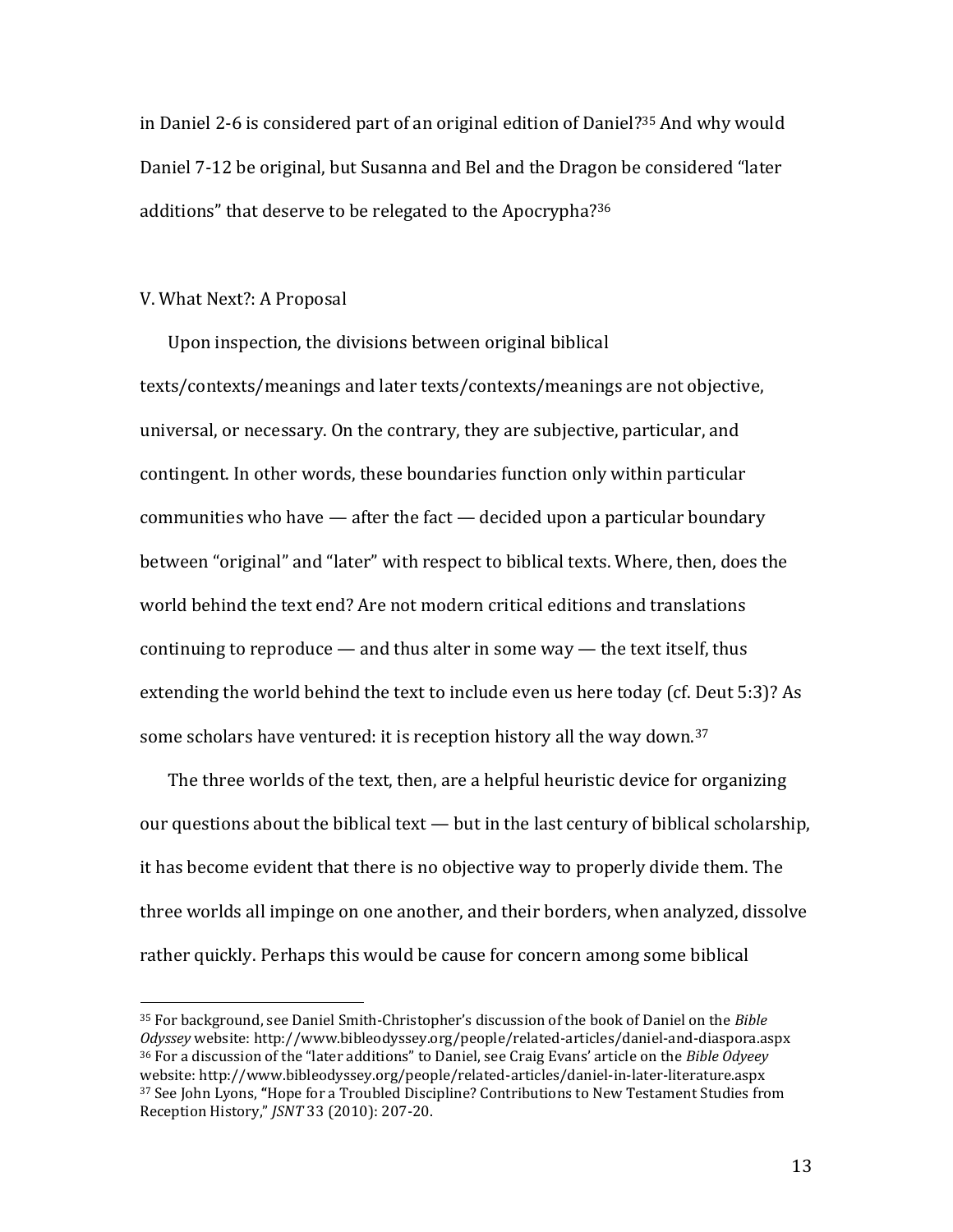scholars. As far as I see it, however, this realization opens up spaces for new kinds of biblical scholarship that work with all three worlds of the text explicitly in view. Such new spaces include room for new theologies of scripture, new conceptions of biblical theology, and an increased interest in discovering just how these borders came to be — and perhaps a concurrent interest in learning across those borders, from other communities, about their versions and meanings and contexts for sacred scripture.

Biblical scholars must take seriously that biblical texts overrun boundaries between the worlds behind the text, in the text and in front of the text, as a matter of course. And this is what we should expect, because we write things precisely in order to surmount these very boundaries. People write things down precisely because we want people to be able to read them in other contexts, after we write them, even when we are not present. $38$  That is, we write texts because they do leave contexts. The skill of escaping contexts is not an anomaly or problem but is in fact the central attribute of texts- it is a feature, not a bug. Escaping contexts is simply what texts do, and if they did not do this very thing, then they would not be very useful at all.

Letters, rituals, poems and laws are written precisely to be taken and read out of their original contexts, and in other contexts, understood in light of the contexts of the readers as well as the writers. Letters are intended to be read in the absence of their author, rituals are intended to be performed by people long after the inscription of the ritual itself; laws are written to be applied to many different

l

14

<sup>38</sup> See Jaques Derrida, *Limited Inc* (trans. S. Weber; Evanston: Northwestern University, 1988), 7-8.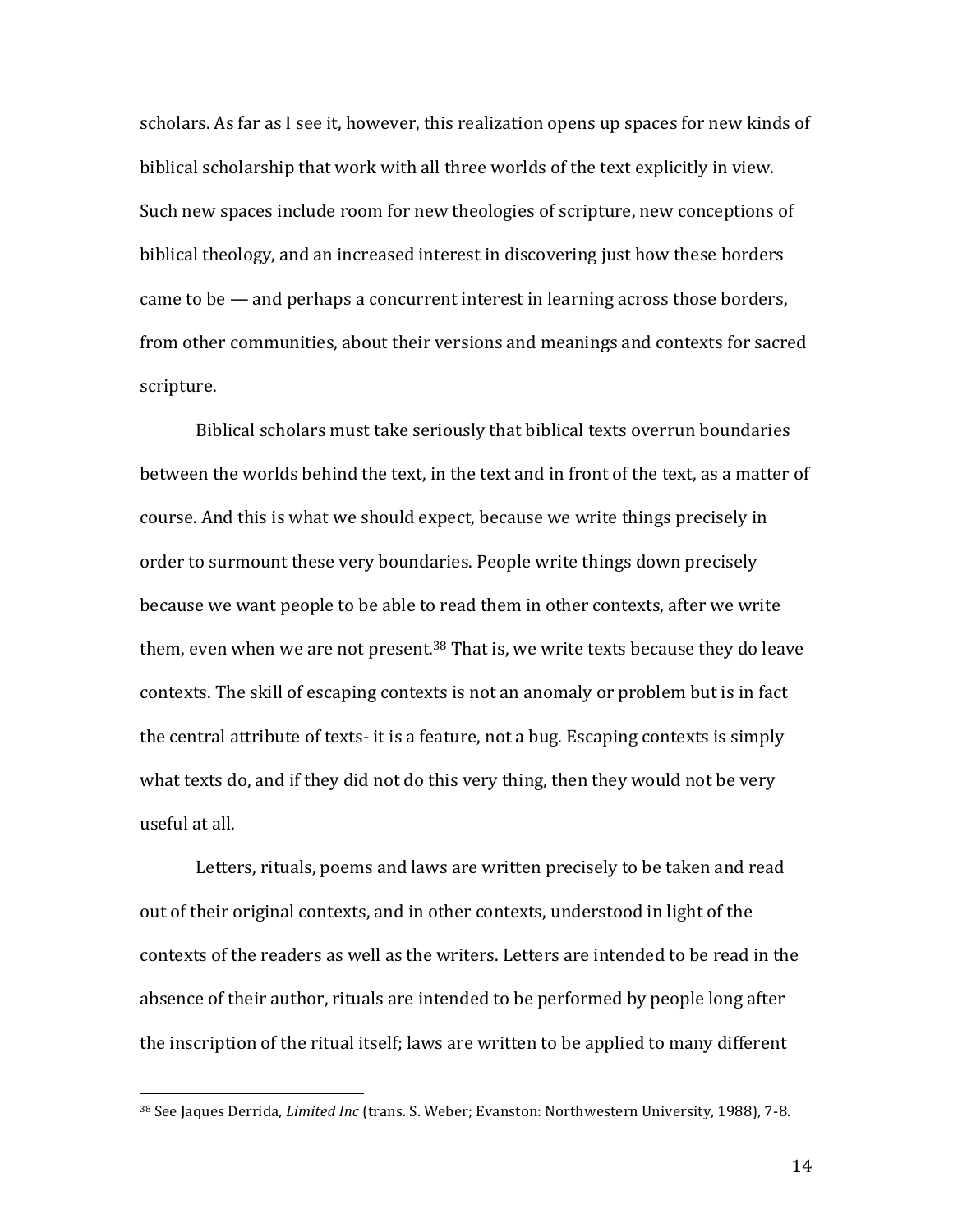and even as-yet unknown contexts. And biblical texts are especially important boundary-crossers, because they were formed by many hands over a long period of time, and they have no clear point of closure. They are, from the very point of origin, on the move. Biblical texts are not, and have never been, static objects. They are processes, and deserve to be studied as such.

If texts are supposed to function outside their context, perhaps we should then assume that the natural habitat of a text is, in fact, living in the wild, and as a result, we should spend time studying how biblical texts function in a variety of contexts. Perhaps we should no longer ask "What does this text mean," or "How should we read this text" – but rather, "How has this text functioned? What can it do? Of what is it capable? What capacities does it have, and how might these capacities reveal themselves in a variety of contexts?"<sup>39</sup> Biblical scholars would not then ignore the ancient context: on the contrary, it would offer the starting point for any mapping of biblical text's trajectories. Biblical scholars would not then ignore the text, either: it would, on the contrary, provide a more robust account of the identity and potential of each text. And readers would not provide the only horizon for scholarly pursuits, either. I am not proposing a reader-oriented approach to biblical scholarship. Since biblical scholarship is a textualist enterprise, the readers can provide a backdrop to see how the text functions in a variety of circumstances. Misreading and misuse constitute some of the potential uses of any text: the readers are not always right, if we define "right" as a reading that makes sense of the text. (Of course, there are many other potential uses for texts, but that is another

 $\overline{a}$ 

15

<sup>39</sup> This line of questioning derives from Gilles Deleuze's reading of Spinoza. See Gilles Deleuze, *The Fold: Leibniz and the Baroque* (trans. T Conley; Minneapolis: University of Minnesota, 1993), 20-22.